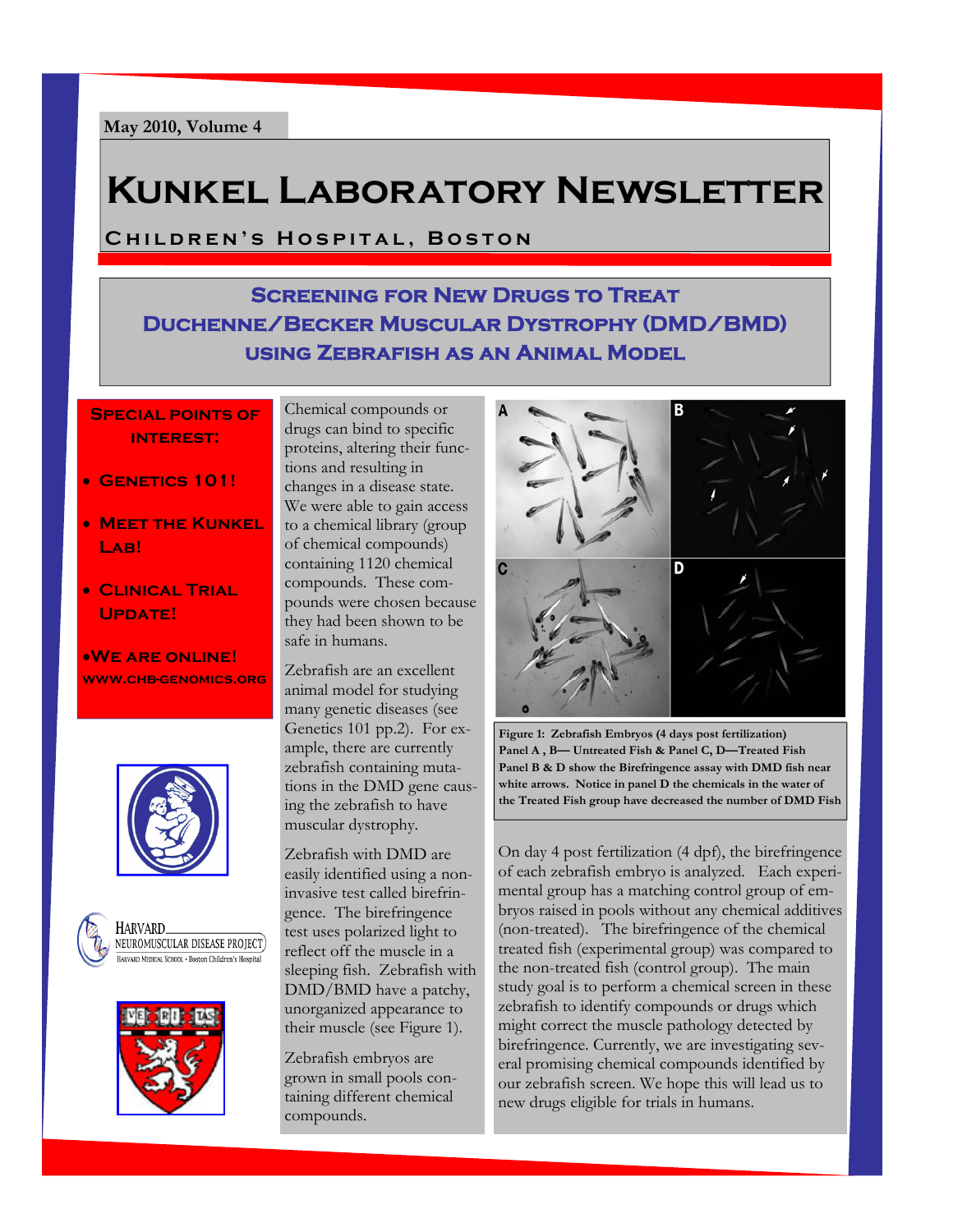### **Genetics 101: Zebrafish As Model Organism for Studying The Muscular Dystrophies**



**Top Panel: Adult Zebrafish Bottom Panel: Zebrafish Embryo** 

**Humans & Zebrafish have the same Genes!** 

Recently, researchers have begun to use the zebrafish (*Danio rerio*), a small freshwater fish as a model organism for studying human disease. Zebrafish are easy to maintain and breed, with each female producing 100–200 eggs per mating, providing large numbers of animals for use in studies. This is exceedingly helpful when doing genetic studies, as the number of offspring can be important in observing disease state.

Due to their small size, zebrafish embryos and early larvae can be raised in as little as three ounces of water. Additionally, zebrafish embryos are transparent and develop externally from the mothers, allowing easy observation of experimental effects on internal organs and tissues while

the fish grows and develops (See bottom Panel).

The zebrafish has most of the same organs found in mammals and humans making it a valuable and cost effective model organism, especially when compared with mice, rats or rabbits. Most human genes have a zebrafish counterpart, and the proteins coded by zebrafish genes function like human proteins. This makes zebrafish an excellent model for studying gene function and drug effects in humans. The zebrafish is the only vertebrate species for which large-scale genetic screens have been carried out. There are now fish with symptoms of human disorders, including cardiovascular disease, muscular dystrophy, and several types of cancer.

#### **Meet The Kunkel Laboratory Members!**

Laboratory Members: (left-Right & Front-Back) Elicia Estrella, Jennifer Meyers, Louis Kunkel, Jeremy Karpf, Jessica Egan, Marie Torres, Tran Tram, Christin Collins, Marielle Thorne, Gendi Kawahara , Patricia Arashiro, Peter Kang, Anna Duncan, Hal Schneider, Kristin Cabral, Richard Bennet, Matt Alexander, norio Motohasi, Juan-Carlos Casar Missing From Photo: Steven Boyden, Hart Lidov, Fedik Rahimov, Mei Han

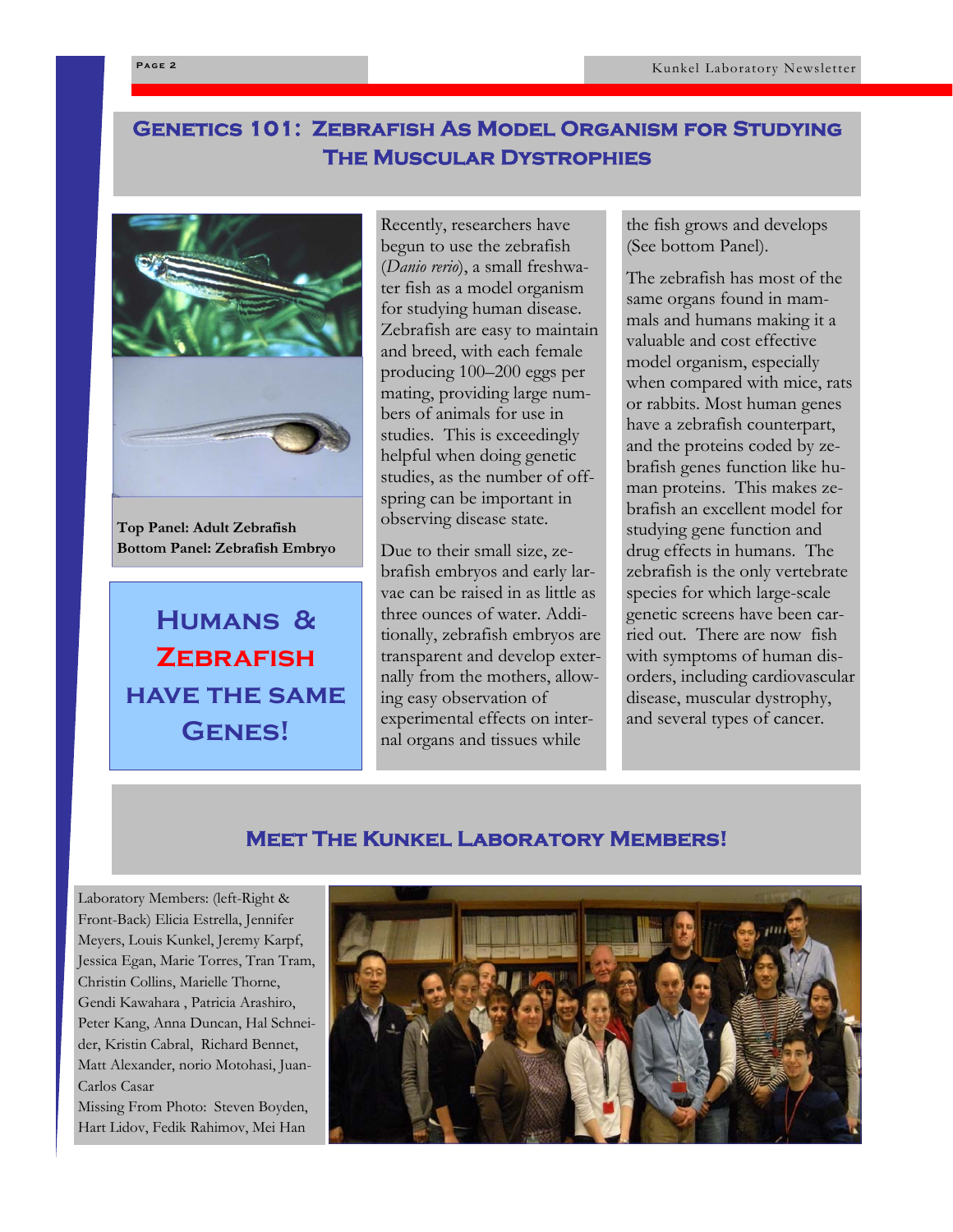# **Clinical Update: PTC124—at Children's Hospital , Boston**

The Muscular Dystrophy Association (MDA) clinic at Children's Hospital Boston participated in clinical trials using the drug PTC124 also known as Ataluren. The trial called Study 007 was designed to test the safety and efficacy of 48 weeks of Ataluren therapy in patients with DMD/BMD. The study enrolled 174 participants at 37 sites in North America, Europe, Australia, and Israel. The primary outcome measure was the total distance walked during a 6-minute walk test, a commonly used test for walking. Patients completing Study 007 were eligible to receive up to 96 weeks of openlabel, high-dose Ataluren in an extension study, Study 007e. In addition, Study 008 was a safety study of Ataluren in nonambulatory boys with DMD/BMD.

Available analyses of the study results indicate that the primary endpoint of Study 007, change in 6-minute walk distance over 48 weeks, was not statistically different between the Ataluren-treated and placebotreated groups. Safety results indicate that both low-dose and high-dose Ataluren were well tolerated. No cumulative toxicity was evident and no clinical trial patients discontinued treatment due to an adverse event.

An independent Data Monitoring Committee (DMC) has reviewed the available efficacy and safety results from Study 007. Based upon the recommendation of the DMC, PTC Therapeutics intends to discontinue ongoing studies in DMD/BMD (Studies 007e and 008).

 If at any time, you would like to discuss the results of Study 007, 007e or 008 and what they mean, please feel free to contact Elicia Estrella, genetic counselor at 617-919-4552. Also, the PTC Therapeutics Patient Advocacy department is available to speak with families concerning this matter.



## **Contact US! We Want your Feed Back!** 1. What would you

| <b>REPLY CARD</b>                           |
|---------------------------------------------|
| NAME:                                       |
| (please PRINT)                              |
| Contact Information Changes:                |
|                                             |
|                                             |
| PHONE: PHONE                                |
| EMAIL: EMAIL:                               |
| SIGNATURE to authenticate:                  |
| SUGGESTIONS:__________________              |
| Check here to be taken off our mailing list |

like to see in future issues of our newsletter?

- 2. Update us on YOUR CONTACT information!
- 3. Request

**ADDITIONAL COPIES** 

of our

newsletter!